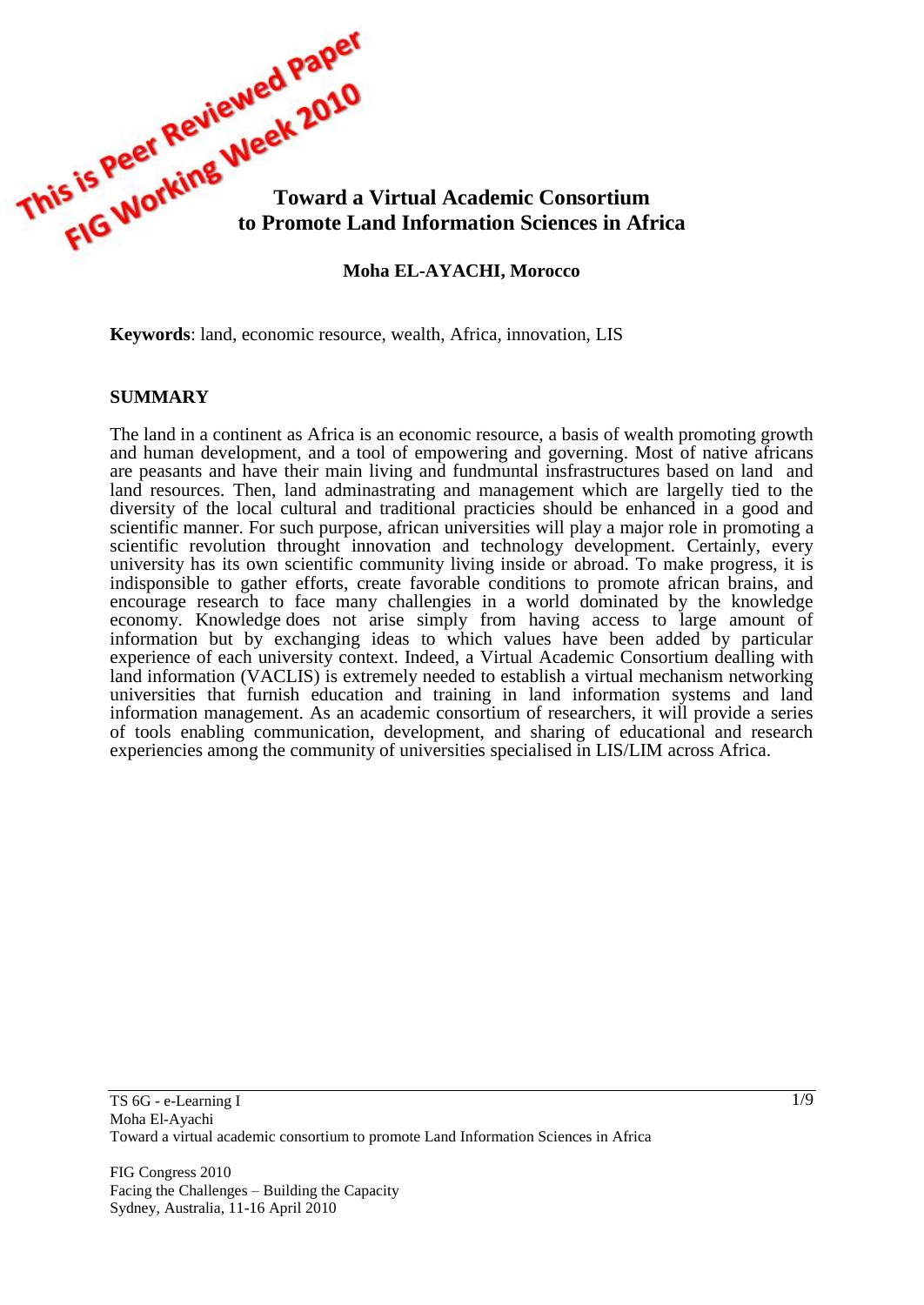# **Toward a Virtual Academic Consortium to Promote Land Information Sciences in Africa**

### **Moha EL-AYACHI, Morocco**

# **1. INTRODUCTION**

In Africa, land is a core resource for rural and urban activities and a primary key for investing and generating incomes. "Africa today is going through a period of great renewal. Important global and regional developments over the past decade have created an enabling environment for the continent to make positive changes that advance its socio-economic development agenda" (Annan, 2006). However, we observe that land is becoming progressively more scarce, conflicts are increased over land and economic opportunities are remaining constrained. Then, we have to anticipate conflict and develop mechanisms for conflict resolution. Effective measures such as better land administration and planning should be taken to avoid conflict spreading out into social tension motivated by ethnic incidents and intrinsic inequalities.

In recognition of the key role of land, the Economic Commission for Africa (ECA) focuses on developing a vision of a succesful land policy and reform in a comprehensive framework. The ECA indicates in its business plan 2007-2009 that among the development outcomes expected to emerge from ECA work we distinguish (ECA, 2006, p3):

- Increasing regional integration and integration into the global economy;
- Strengthening and better networking of institutions and centres of excellence.

On the other hand, ECA will collaborate with African universities and research institutions as well as civil society organizations working on development issues (ECA, 2006, p6). It considers universities as its natural partners that will complement its work in capacity development and knowledge management.

One should agree with the idea that "Economies in Africa are dependent on land-based resources, especially agriculture, livestock, tourism and mining. The management and administration of this land resource requires accurate and current land information to support appropriate policy decisions. The collection, storage, updating and dissemination of land and land-related information such as sizes of land parcels, ownership and type of land rights held, among other sets of land information, is fundamental to good land management" (Mwathane, 2007). An African Consortium dealing with land issues will have a major role to complement the ongoing efforts to develop continental framework for land information management and land administration policy in Africa.

# **2. TENDENCY IN LIS EDUCATION**

#### **2.1 The international tendency**

**The land information management systems** are facing challengies due to the evolution of technology and to institutional changes induced by politcal and economical development at national, regional and international levels. Theses changing criteria will affect land based educational startegies at each level. So it is necessary to assess carefully the nature of skills required for the information era. Universities should focus on developing profiles that facilitate efficient interaction between teaching, research, and practicing.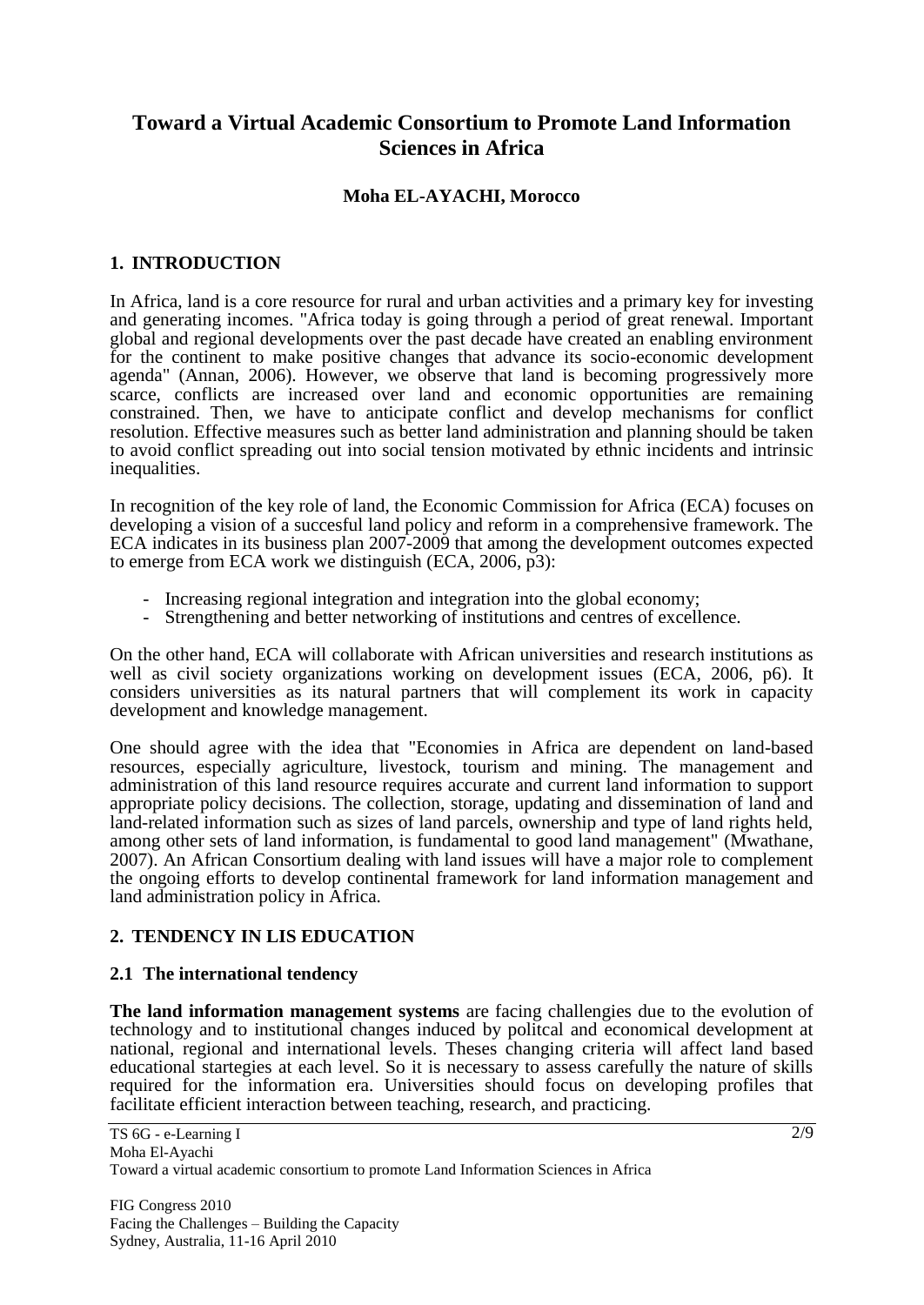In today's surveying education process, the technical skills should be reinforced by management skills so as to provide specialists with keys of interpreting and managing data to help problem solving and decision making. Management discipline are necessary skills permiting the ability to deal with new problems in a scientific way. The new Information Technlogy paradigm are progressively integrated in the learning and teaching processes. The traditional approaches based on campus activities are being to be enhanced to more open atmosphere such as virtual academy in a form of various delivery modes such as distance learning, electronic learning, and or online learning. The course delivery on a virtual campus is an international tendency that has the aim to suport the sharing action of knowledge and research reasults (Enemark, 2001).

Another characteristics of the new millinnium is the focus on lifelong learning process that permits developing individual capabilities by renewing and updating professional skills. In this regard, universities will achieve their missions in an interactive act with users and professionals within a virtual academic network. The main reason is that a gained knowledge in a degree has only an average useful life span of four years (Enemark, 2009). Any graduate especially from a vocational degree needs to enhance continuousaly his skills and to keep up to date his knowledge.

**An international modele of virtual education** is experienced around the world by several universities co-operating in a network called UNIGIS Internationational to design and deliver a distance learning in Geographical Information Systems (UNIGIS, 2009). The UNIGIS offers in a modular and flexible curriculum innovative courses to meet the industrial and commercial needs. It has grown from the European framework to the international network to ensure various academic programmes and qualifications in GIS (Strobl and Car, 2009). The UNIGIS plays a major role in curriculum development linked to geospatial sciences by offering an adjustable core of professional outcomes and educational curricula in GIS and Information Technology. LIS as a special component of geospatial sciences is evolving rapidly at the international and african levels. A specific interest should be accorded to the LIS topic in Africa to set up a balacing art of technology adoption and innovation taking in account the african demands in a continuous and professional frame.

#### **2.2 GIS and LIS education networks in the African context**

By analyzing the education outlines at the african universities' level, one may remark a diversity of projects and experiences linked generally to regional context over the continent. Most of the programs are only concerned by the geospatial sciences such as remote sensing, resource and natural hazard mapping and forcasting, surveying engineering, and GNSS as the modern positionning techniques. The delivery mode of the majority of theses programs is oncampus based courses. However, the Land Information Sciences and Land Information Management components that should be emphasized are mostly missing in major programs.

**A leading modele,** in virtual education**,** called African Virtual University (AVU) was established in order to enhance capacity by facilitating the access to education and training through the innovative use of information communication technologies (AVU, 2009). As a network gathering partner institutions of the sub-saharian countries of Africa, the AVU is engaged to promote Open Distance and eLearning (ODeL) methodologies across Africa by a series of multinational projects such as Teacher Education, ODeL centres, Capacity Enhancement Program, and Gender Mainstreaming. However, the Land Information topics are not integrated in the AVU designed profiles and strategy.

**At the Western region of Africa**, the Regional Centre for Training in Aerospace Surveys known as RECTAS was founded to provide training in the field of "Geoinformatics including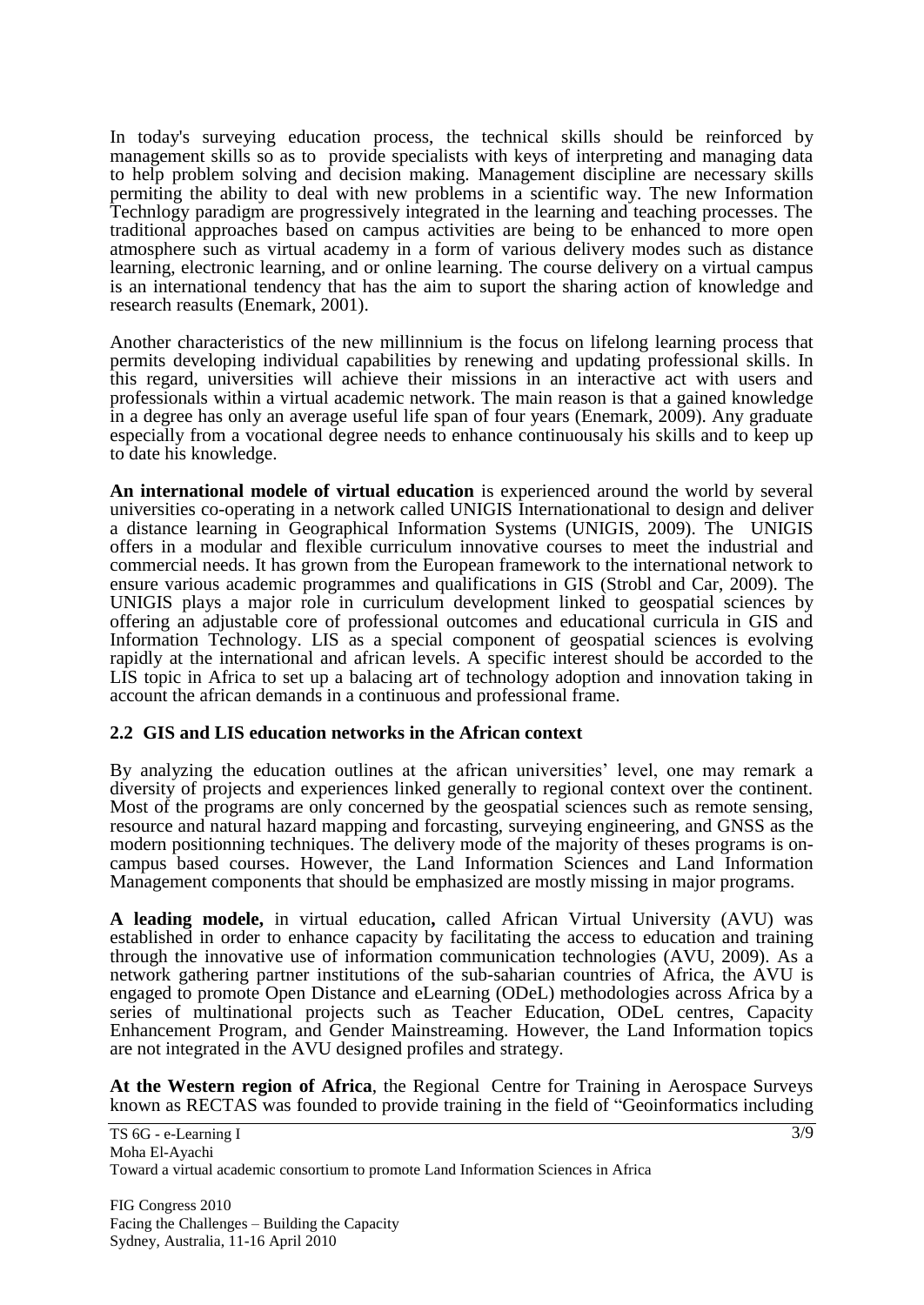in particular photogrammetry, remote sensing, cartography and geographic information systems and their applications in geophysical surveys, environmental studies, natural resources management, and mapping" (RECTAS, 2009). It also provides assistant services to the african institutions dealing with geoinformation and belonging to the countries members of the Economic Commission of Africa. Some of the topics can be delivered in a form of distance learning especially for continuing education, however the land information courses are optional and at the regional level only.

**At the Eastern African,** the RCMRD for Regional Center of Mapping Resources for Development has been established since 1975 in Kenya. The Center has the aim to promote the geoinformation technologies in GIS, Remote Sensing or Earth Observation, Global Positioning System , and Database Development Systems (RCMRD, 2009). The RCMRD achieve his goals by offering competitive geoinformation services and products in africa but without focusing on a virtual model for LIS/LIM.

According to previous context, special interest has to be affected to Land Information sciences and Land Management to avoid the shortcoming of the existing projects. An alone university with a unique experience cannot contribute in developing local competencies without interacting with its environment. Adopted curricula will not induce to evolution and cannot provide either students or professionals with new and modern concepts in land information management unless it interacts with universities of similar profiles within and outside other african countries via a vitrual consortium.

# **3. THE AFRICAN UNIVERSITY CONSORTIUM FOR LIS (VACLIS)**

# **3.1 The main and specific objectives**

The main objective is to bridge some of the univesity diversities in various african countries by fostering collaboration and building a consensus around issues affecting education quality. As an umbrella network of several universities dealing with land information systems and land management in Africa, the virtual academy consortium will provide support to the core functions of universities. One agree with who assumes that the university is the catalyst of any developments and a bridge to the future. In the era of the knowledge development and where land information is a currency, the consortium will enable creating benefits to users in a social and scientific interactionism based on land local knowledge.

The VACLIS will be a basic frame enabling to provide best solutions for the future huge classes. The number of students requesting graduate and postgraduate degrees or diploma in LIS is growing in an astonishing manner. The evolving demands are linked to the nature of land development in Africa. More efforts are needed to govern and manage land for social and economic development.

Specific objectives behind creating the VACLIS can be identified as below:

- Building a pool of educational experts who will design and develop harmonized and normalized curricula in LIS.
- Promoting the introduction of new technologies that enable improving education in land monitoring, land redistribution, land consolidation, and land assessment.
- Strengthening the use of new methods and approaches of educating such as e.learning.
- Developing paradigms facilitating the creation of adequate interface's unites between educational and professional systems at the level of each country and over the continent.
- Acting as advisor to African governments by promoting and developing special studies and researches.

TS 6G - e-Learning I Moha El-Ayachi

Toward a virtual academic consortium to promote Land Information Sciences in Africa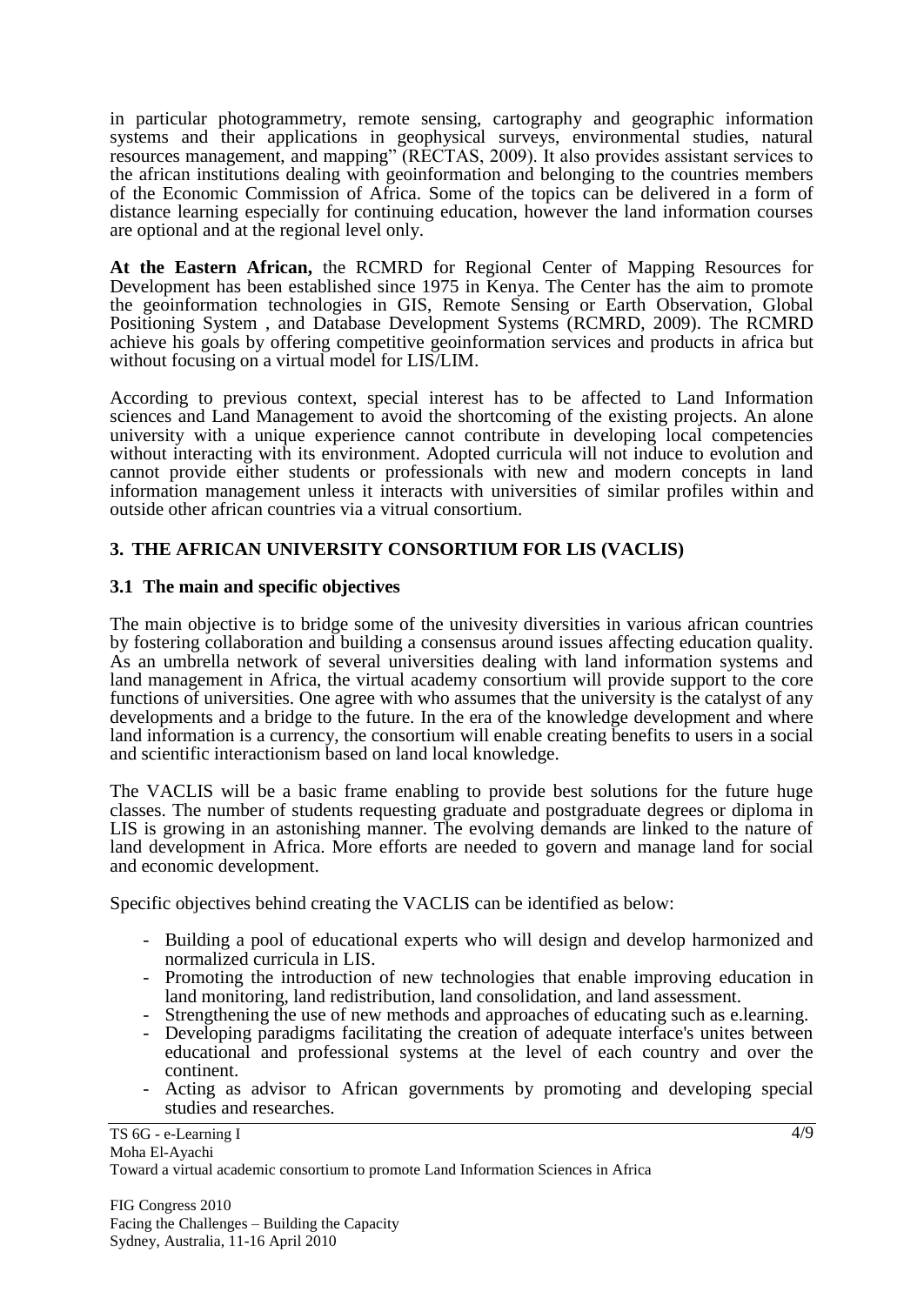- Supporting the African university capacities and overall efficiency in major areas of interest linked to land information and land management namely natural resource management, facilities management, and transportation networks.
- Developing an African strategy for providing continuous professional education for administrative and technical managers in land management and land administration.

### **3.2 Areas of interest and activities**

The universities can flourish through the consortium and develop improved curricula to stimulate academic standards across Africa. They should act as the basic enhancer of the education profiles in land information management systems which are linked to surveying and mapping as well as to social sciences. The Consortium, by cooperating efforts, will have the duty to widen a new educational paradigm composed of two interoparable levels. The first level concerns the fundamental curricula including technical studies related to measurment science such as geodetic sciences, mapping, surveying procedures, and photogrammetry.

The second level should encompass land information management studies supported by spatial information and spatial planning. Such a paradigm can be described in the following components (Figure 1):



- Land and Cadastral Systems: Cadastral systems, land consolidation, land registration, cadastral mapping
- Land Information Systems: digital data acquisition, cadastral and land data processing, digital mapping, design of LIS based GIS, LIS development
- Land Management (eGovernment): modern techniques of delivery of land administration data, data accuracy assessment, and legal aspects of LIM.
- Land Valuation and Planning: methods of land evaluation, urban planning, land consolidation, risk management, and land valuation.
- Land Reform Strategies: legislation governing land reforms, techniques and methods for realization of land reform, financing of land reform and organizational aspects related to land reform.
- Spatial information managements: policy formulation and development of National Spatial Data Infrastructures for LIS/LIM initiatives.

The consortium will ensure the achievement of activities that include the following topics:

- Developing tools for reality checking by analyzing pilot tests and compiling developed experiences.
- Organizing seminars, symposia, and periodical meetings to ensure the dissemination of developed experiences and curricula.

Toward a virtual academic consortium to promote Land Information Sciences in Africa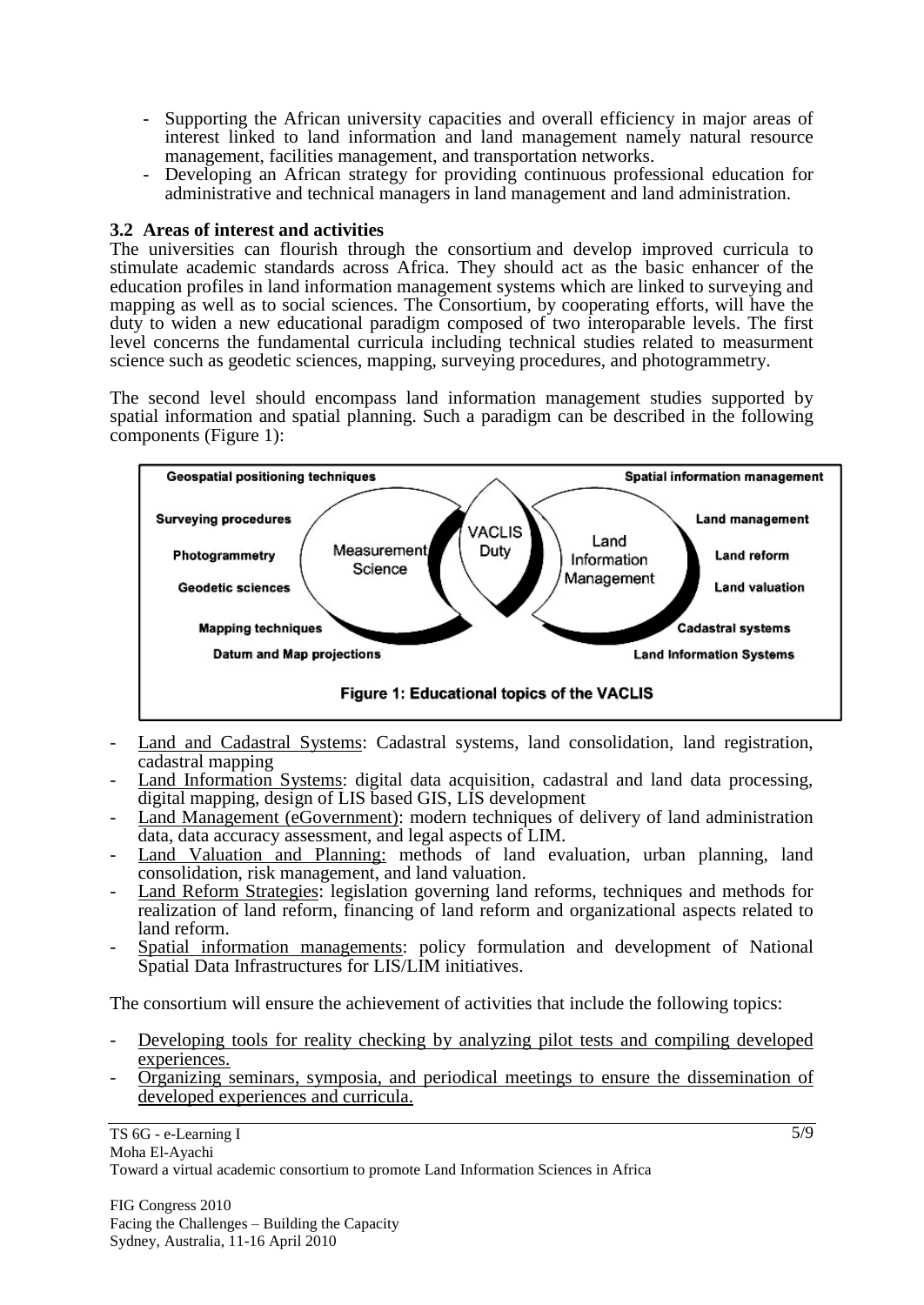- Developing a harmonized course accreditation system to facilitate mutual recognition of qualifications and to share continuing education strategy in LIS/LIM for professionals.
- Strengthening the capacity building (both human and capital resources) in African universities.
- Developing a mechanism for sustaining the consortium by involving the local as well as the international funding organizations.

# **3.3 Beneficial outcomes of the VACLIS**

Univeresities, according to their role as incentive institutions for development, will contribute in scientific researches to enhance legal, institutional, and technical aspects of land administration and management. Scientists and researchers within an appropriate framework will define and describe existing properties status, land right reality, tenure security, boundaries mapping, and educational profiles to develop basic conditions of transparency, sustainable management, and equitable access to productive resources. An inter-university cooperation through a consortium will enhance the quality of academic outcomes linked to land information management and administration

# **4. BRIEF PRESENTATION OF THE CONSORTIUM INITIATORS**

### **4.1 School of Surveying Education - Institute of Agronomy and Veterinary Medicine**

The school belongs to the Institute of Agronomy and Veterinary Medicine Hassan II, which is polytechnic institute with five schools educating in different fields. One of them is the School of Surveying that represents the educational level within mentioned land management matters. It was established in 1970 and funded within the framework of a Canadian cooperation. There are two departments within the school: the Department of Geodesy and Surveying and the Department of Mapping and Photogrammetry. The school has launched its process of reviewing and reforming its curriculum. This initiative focuses on a new educational profile to be in accordance with the new curricula architecture: Engineer / Master / Doctorate. The School has a wide relationship with various institutions, ministries, private companies, and public agencies. It also organized several continuous education sessions for technical staffs for agricultural offices, non-governmental organisations, and private companies.

#### **4.2 Zimbabwe: Department of Surveying and Geomatics - Midlands State University**

In 1998, the Ministry of Higher Education and Technology began a policy of devolution, which was aimed at expanding access to higher education by converting teachers and technical colleges into degree granting institutions. The State University in the Midlands Act of April 1999 transformed the devolution project at Gweru Teachers College into Zimbabwe's third state university (Midlands State University). The mandate of the institution include the advancement of knowledge, the diffusion and extension of arts, science and learning, the preservation, dissemination and enhancement of knowledge that is relevant for the development of the people of Zimbabwe through teaching and research and, so far as is consistent with the objects, the nurturing of the intellectual, aesthetic, social and moral growth of the students at the University. The university's mission involves the interfacing with the community at local, regional and global levels. The university is committed to a culture of problem solving through quality research, teaching and training, work related learning and strategic partnerships with the University's stakeholders for the immediate and ultimate benefit of humanity. The university is also committed to the enhancement of the quality of people's lives through new ideas and skills for sustainable utilization of resources.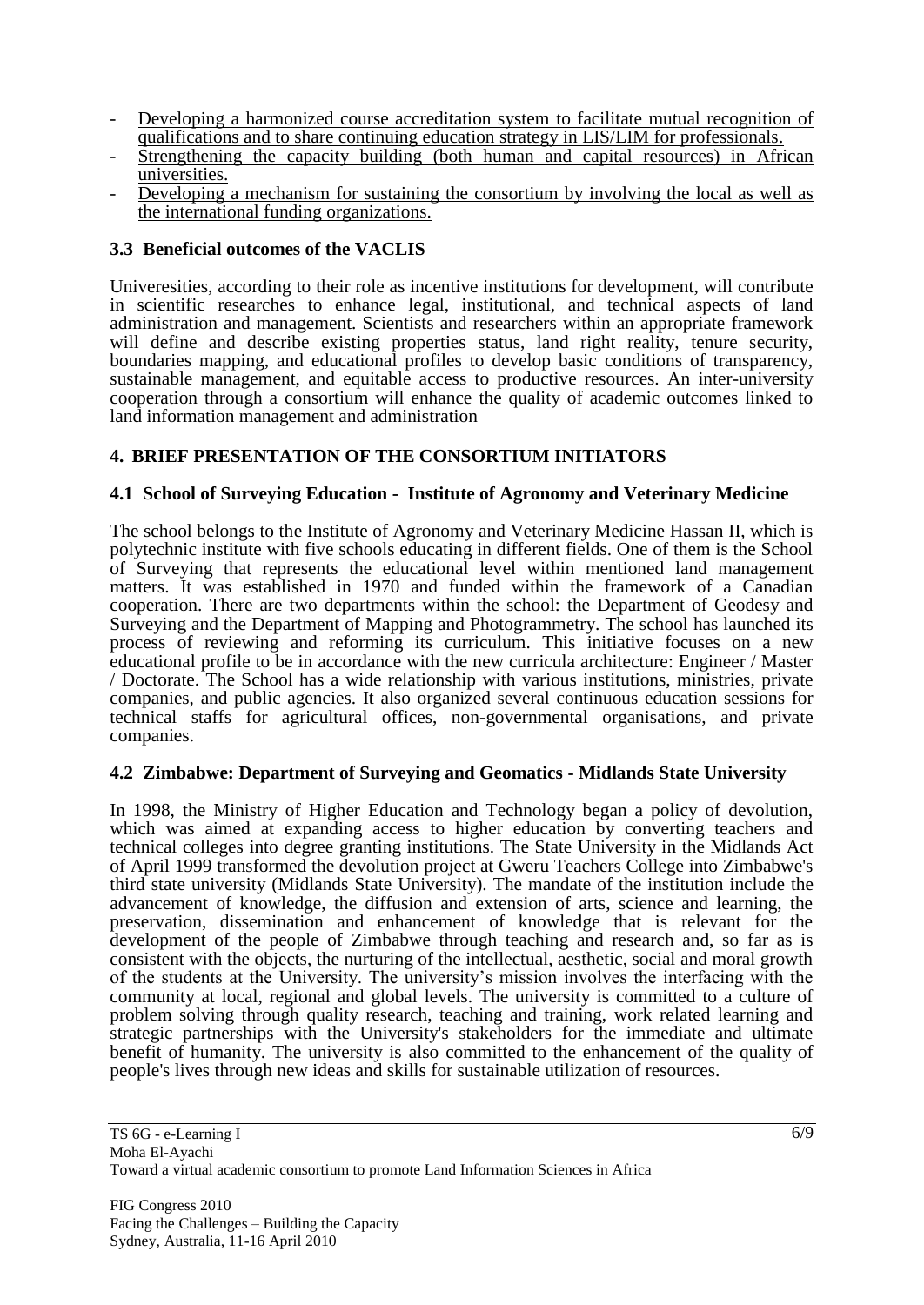To date, the University has established seven faculties, as follows: Arts, Commerce, Education, Law, Natural Resources Management and Agriculture, Science and Technology, and Social Sciences. The Department of Surveying and Geomatics falls under the Faculty of Science and Technology. The department is involved in teaching and research in Surveying and Geomatics and is currently offering an honors degree in Surveying and Geomatics at the undergraduate level.

### **4.3 Department of Geospatial and Space Technology (GST) - University of Nairobi**

The Department of Geospatial and Space Technology (GST), formely, the Department of Surveying is one of the five departments in the School of Engineering. The department started offering the degree programme in 1964 as the Department of Surveying. The department reengineered its undergraduate programme in response to modern technological developments and introduced a programme in geospatial engineering, which took effect from the academic year 2004/5. The programm covers the following as the broad core areas of study: Geodesy and goedynamic; Positioning and Navigation; Topometry and Measurements; Geoinformatics and Visualization and land & Infrsatructure management. In addition to the undergraduate programme, the department now offers a Masters degree in GIS.

### **5. CONTROL QUALITY AND MONITORING OF THE CONSORTIUM**

The consortium should be supervised and the control quality should be achieved by members of the consortium elected and organized in Technical Committees, an Advisory Board, and a Steering Committee. The Technical Committees are from educational staff from African universities involved in LIS/LIM. They have to coordinate the consortium activities and address specific technical issues raised by the Steering Committee and Advisory Board.

The Advisory Board will be formed from LIS/LIM experts members of African universities. It has to ensure that the running of the consortium meets the requirements of the potential membership and fit with the formulated goals in LIS/LIM. It has also to supervise and assess the financial and technical matters of the consortium. The Steering Committee have to supervise the consortium scheduling of activities and ensure the best management of its structures such as technical committees.

To achieve this goal, it is necessary to initiate a pilot study aiming to identify issues of similarity in the nature of teaching the surveying engineering, the nature of land information related topics and the nature of qualification required to attend the academic education. This step will enable the consortium to establish an educational threshold that facilitates the mutual recognition of academic qualifications across Africa. The second step concerns the cooperation with the professional organizations at each country to identify the professional qualification needed to be licensed for practicing. This permits to define an appropriate code of conduct and ethics and permits to foster exchanging academic staffs and professionals to face the lack of human resources needed to operate in a country.

#### **6. CONCLUSION**

Such a proposed mechanism to promote firstly the virtual educational paradigm and secondly the land information systems will serve african students, users, scientists, and university faculties, non matter from which coutry any individual or group is from. African stakeholders, national decision makers, and international investors feel the need to find significant trained professionals and consultants from Africa under a unique educational umbrella. This help to develop standards and establish a reference of project conduct linked to african land status, africa land administration, and ICT related land information. However, it should be emphasised that the implementation of such network requires serious costs in terms of budget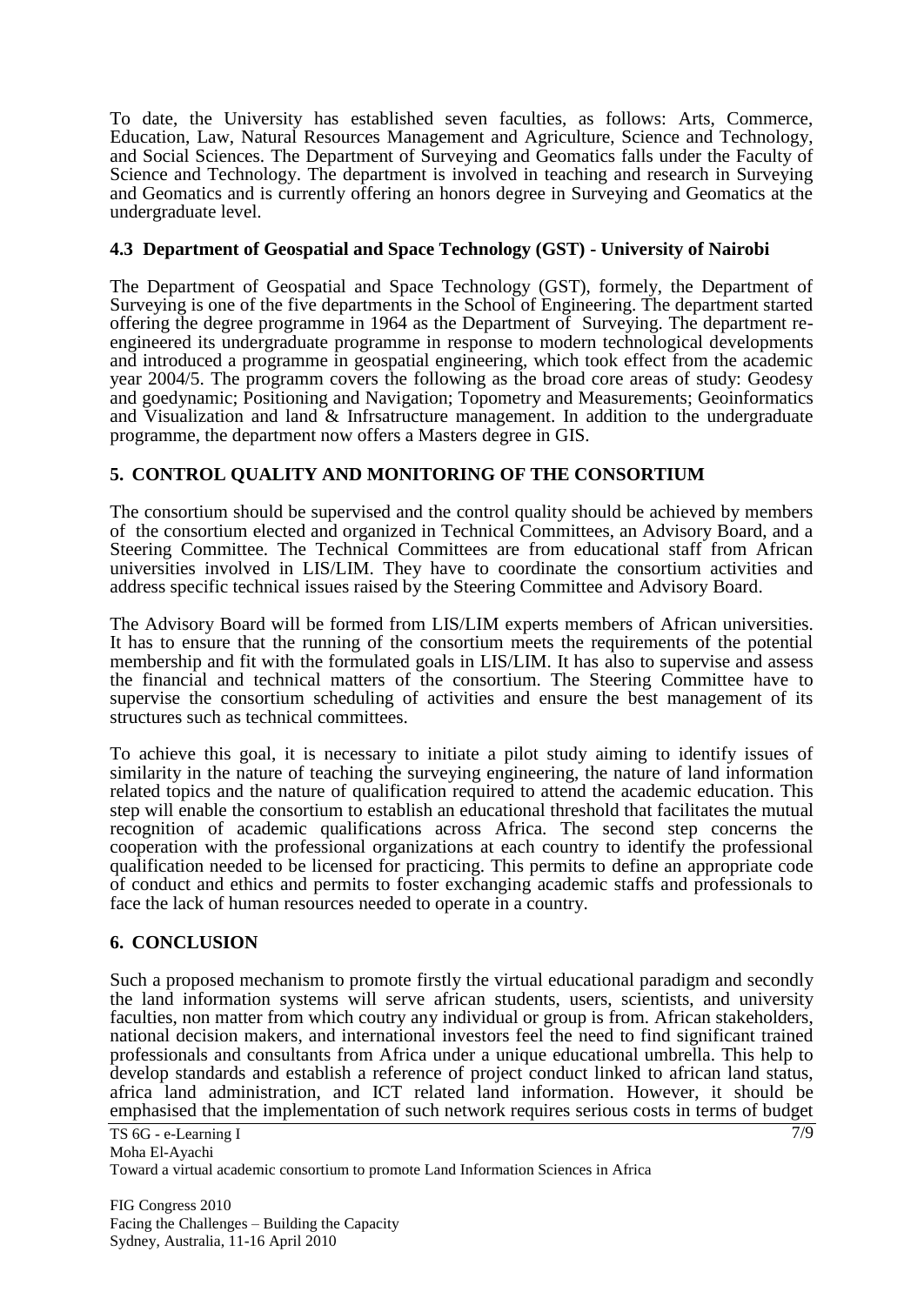and time. In Africa where population is growing and the economic development is constraining, one remarks that conflicts over land are likely to increase. Then, it is necessary to anticipate conflicts and prepare indigenous land experts for problems resolution adopting a virtual continent network for LIS education as an incentive way to avoid mobility restrictions and social obligations.

Through the umbrella of the VACLIS, international principles and modern practices in land management and administration could be delivered in a standard educational core. Indeed, a conceptual standard frame could be taught by providing important backgound about experienced mechanisms for land conflict resolution from various african regions fromwhich students or trainees are virtually networked. Under the VACLIS, considerable advances can be made to enhance technical skills with knowledge on socioeconomic realities, financial, and legal issues taking in account the specific context for africans. This will be a capacity building mainframe to deliver expertise in land valuation and taxation and land use planing by sharing the country specific land issues and enriching the policy dialogue.

However, the implementation of this insight is a challenge for current and future time. Given the universities diversity, the cost, and the complex nature of land in Africa, the way to establish a such network will need a synergy collaboration between a limited number of partners before enlarging to the whole continent. Secondly, once convergence among basic partner opinions is achieved on the fundamental concepts, it is naturally challenging to translate the emerging strategy and agreement into programs for a testing period of two years. An evidence should be expected which concerns the necessity to address the international organisation such us United Nations and FAO to take benefits of their substantives. Finally, monitoring indicators have to be developed to ensure that implementation is keeping up with expectation and to sequence the future expansion.

### **REFERENCES**

- Annan, Kofi A., 2006, ECA Business plan 2007-2009, Economic Commission for Africa, UN.
- AVU, 2009, African Virtual University, [http://www.avu.org/home.asp.](http://www.avu.org/home.asp)
- ECA, 2006, ECA Business plan 2007-2009, Economic Commission for Africa, UN.
- Enemark, S., 2009, Surveying education: facing the challenges of the future, FIG Commission 2 Workshop on Navigating the future of surveying education, Vienna, 26-28 february 2009, Austria.
- Enemark, S., 2001, Merging the efforts of CLGE and FIG to enhance professional competence, In a joint CLGE/FIG report on Enhancing professional competence of surveyors in Europe, Copenhagen, Danemark.
- Mwathane, Ibrahim N., 2007, Africa draws guidelines for land information, The EastAfrican Magazine,

[http://www.nationmedia.com/eastafrican/01012007/Opinion/Opinion010120061.htm.](http://www.nationmedia.com/eastafrican/01012007/Opinion/Opinion010120061.htm.%20January%2027)  [January 27,](http://www.nationmedia.com/eastafrican/01012007/Opinion/Opinion010120061.htm.%20January%2027)

- RCMRD, 2009, Regional Center of Mapping Resources for Development, [http://www.rcmrd.org/.](http://www.rcmrd.org/)
- Strobl, J., Car A., 2009, Continuing Professional Education via Distance Learning-Success Factors and Challenges: A case study based on the worldwide UNIGIS network, FIG Commission 2 Workshop on Navigating the future of surveying education, Vienna, 26- 28 february 2009, Austria.

UNIGIS, 2009, UNIGIS International website, [http://www.unigis.org/index.html.](http://www.unigis.org/index.html)

# **ADDITIONAL READINGS**

African Geo Information Research Network (AGIRN). http:/[/www.agirn.org.](http://www.agirn.org/)